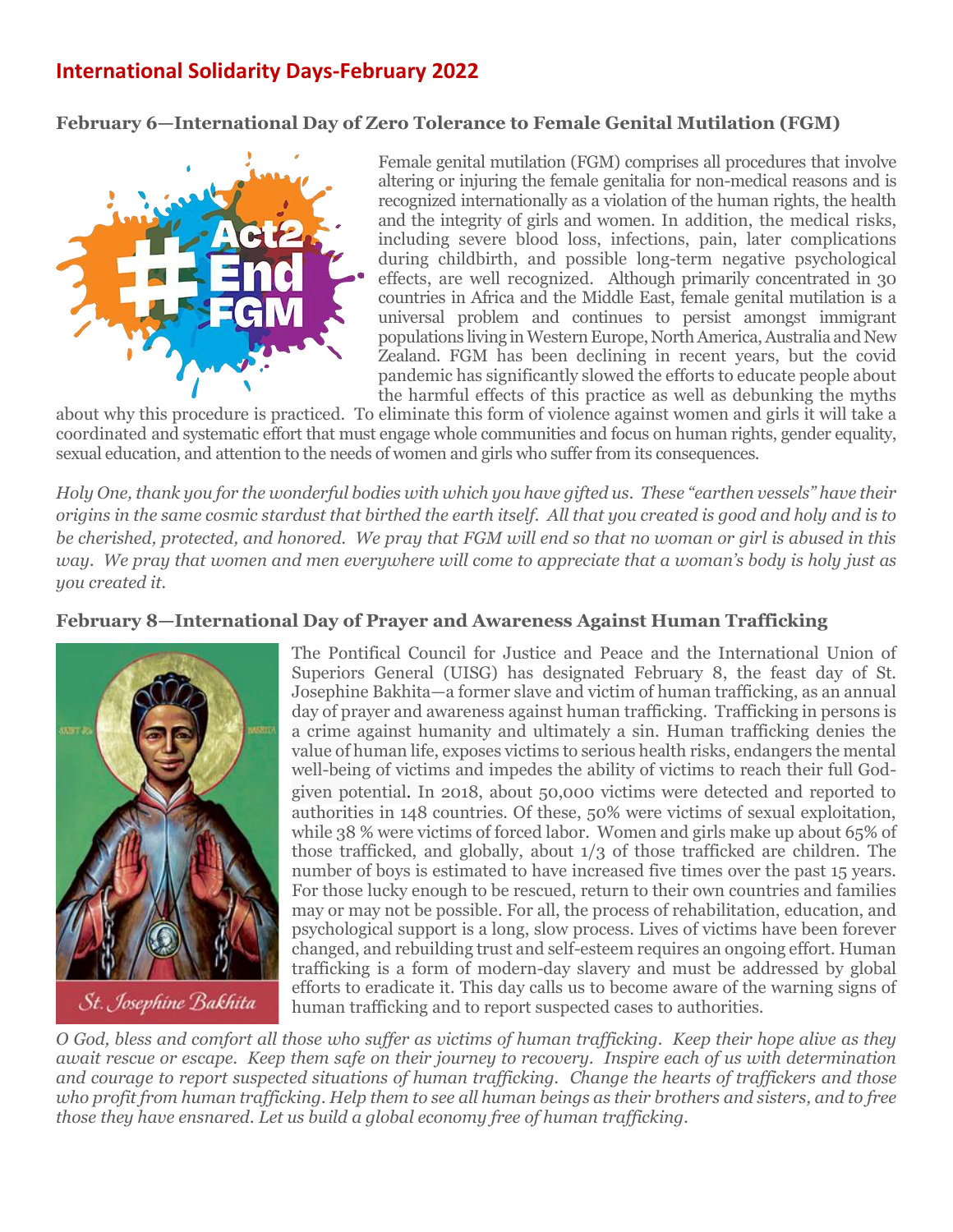#### **February 11—World Day of the Sick**



The World Day of the Sick was instituted in 1992 by Pope John Paul II and is celebrated on the feast day of Our Lady of Lourdes. The theme of this 30th World Day of the Sick is: "*Be merciful, even as your Father is merciful*". Mercy is an "ever-present and active force...combining strength and tenderness." (30<sup>th</sup> World Day of the Sick Papal Address) On this day, Catholics over the world pray for those suffering with illness or injury, as well as those who minister to them. We are also called to be attentive to their unique needs through acts of strong and tender mercy. In 2021, Pope Francis reminded us that "*Investing resources in the care and assistance of the sick is a priority linked to the fundamental principle that health is a primary common good."* In 2022, the Pope calls us to be especially mindful of the many people around the world who live in extreme poverty and still have little or no access to healthcare. We are reminded that we have a long way to go to ensure that those on the margins of society receive the care and support they need. This year, Francis concludes his message by recalling the indispensable service of the health care ministry. We can all share in the healing ministry of Jesus, by making ourselves close to those who suffer because "the ministry of consolation is a task for every baptized person, mindful of the word of Jesus: "I was sick and you visited me" ( *Mt* 25:36)".

For Pope Francis' World Day of the Sick address see: [30th World Day of the Sick 2022 | Francis \(vatican.va\)](https://www.vatican.va/content/francesco/en/messages/sick/documents/20211210_30-giornata-malato.html)

*God of healing, we pray for all who are suffering from illness or injury. May they be blessed with a return to good health and with loving, merciful care from family, friends, and caregivers. Bless, also, those who reach out in love and compassion to care for the sick. May they be supported and strengthened in their ministry as they tirelessly serve those in need of care. Open our hearts as we visit, listen to and support those in need of healing.*

# **February 20—World Day of Social Justice**



This day is dedicated to sustainable development, eradication of poverty, equitable economic growth, gender equality, and universal equality for all human beings. It has long been recognized that there can be no peace without justice. And Martin Luther King Jr reminded us that "Injustice anywhere is a threat to justice everywhere." In 2022, the theme for the World Day of Social Justice is "A Call for Social Justice in the Digital Economy". The lack of access to education, electricity, and technology severely limits employment opportunities for many of the world's poor, which makes them more vulnerable to labor exploitation. Many struggle to make a living wage. With

no options open to them, many families struggle for adequate nutrition, housing, and basic healthcare. Recently, Pope Francis met with leaders of popular movements around the world and encouraged them to continue their struggle for justice. He called for a universal basic income and the shortening of the working day as a partial solution to the economic crisis being experienced by millions of people. This would allow people to provide for their basic needs and allow more people to find work, since people would no longer have to work 2-3 jobs just to get by. Pope Francis said, "I believe these measures are necessary, but of course not sufficient…but I wanted to mention them because they are possible measures and would point us in the right direction."

*God, we ask you to open our hearts and minds as we struggle to create a more just and peaceful world. Inspire us to creatively address the unjust social structures that perpetuate inequality. As we seek to rebuild our global societies after the COVID pandemic, may we move toward a flourishing future built on social justice and peace.*